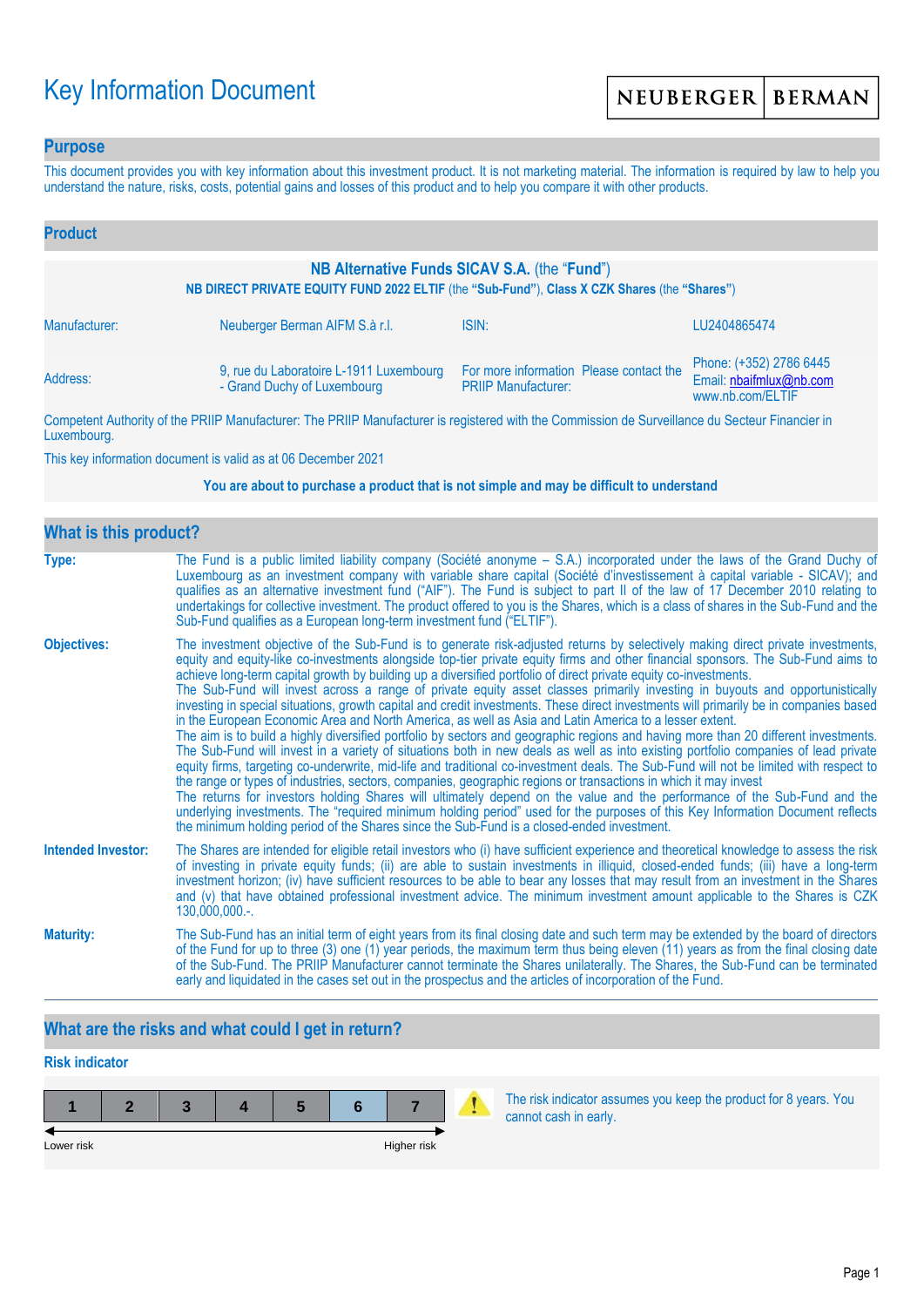The summary risk indicator ("SRI") is a guide to the level of risk of this product compared to other products. It shows how likely it is that the product will lose money because of movements in the markets or because we are not able to pay you. We have classified this product as class 6 out of 7, which is a high risk class. This rates the potential losses from future performance at a high-level, and poor market conditions impact the capacity of the Sub-Fund to pay you. **Be aware of currency risk. In some circumstances, you may receive payments in a different currency, so the final return you will get may depend on the exchange rate between** 

#### **the two currencies. This risk is not considered in the indicator shown above.**

If the currency of the Shares is different from the currency of the Sub-Fund, exchange rate fluctuations will affect the return on investment. Also, the Sub-Fund will make investments in different currencies. This product does not include any protection from future market performance so you could lose some or all of your investment. If the Sub-Fund is not able to pay you what is owed, you could lose your entire investment.

#### **Performance Scenarios**

**Investment 10 000 CZK**

**Market developments in the future cannot be accurately predicted. The scenarios shown are only an indication of some of the possible outcomes based on recent returns. Actual returns could be lower.**

| <b>INVESUMENT IV UVU UZN</b> |                                     |                                              |  |
|------------------------------|-------------------------------------|----------------------------------------------|--|
| <b>Scenarios</b>             |                                     | 8 years<br>(minimum required holding period) |  |
| <b>Stress Scenario</b>       | What you might get back after costs | 7809.43 CZK                                  |  |
|                              | Average return each year            | $-3.04%$                                     |  |
| <b>Unfavourable Scenario</b> | What you might get back after costs | 16 320.09 CZK                                |  |
|                              | Average return each year            | 6.31%                                        |  |
| <b>Moderate Scenario</b>     | What you might get back after costs | 18 894.23 CZK                                |  |
|                              | Average return each year            | 8.28%                                        |  |
| <b>Favourable Scenario</b>   | What you might get back after costs | 22 267.52 CZK                                |  |
|                              | Average return each year            | 10.52%                                       |  |

This table shows the money you could get back over the next 8 years (recommended holding period), under different scenarios, assuming that you invest 10 000 CZK. The scenarios shown illustrate how your investment could perform. You can compare them with the scenarios of other products. The scenarios presented are an estimate of future performance based on evidence from the past on how the value on this investment varies, and are not an exact indicator. What you get will vary depending on how the market performs and how long you keep the product. The stress scenario shows what you might get back in extreme market circumstances, and it does not take into account the situation where we are not able to pay you. The figures shown include all the costs of the product itself, but may not include all the costs you pay to your advisor or distributor. The figures do not take into account your personal tax situation, which may also affect how much you get back.

#### **What happens if Neuberger Berman AIFM S.à r.l. is unable to pay out?**

Losses are not covered by an investor's compensation or guaranteed scheme. The investor may not face a financial loss due to the default of the PRIIP Manufacturer.

Brown Brothers Harriman (Luxembourg) S.C.A (the "Depositary") will perform safekeeping duties for the Fund's assets. In the event of the insolvency of the PRIIP Manufacturer, the Fund's assets in the safekeeping of the Depositary will not be affected. However, in the event of the Depositary's insolvency, or someone acting on its behalf, the Fund may suffer a financial loss. However, this risk is mitigated to a certain extent by the fact the Depositary is required by law and regulation to segregate its own assets from the assets of the Fund. The Depositary will also be liable to the Fund and the investors for any loss arising from, among other things, its negligence, fraud or intentional failure properly to fulfil its obligations (subject to certain limitations).

#### **What are the costs?**

The Reduction In Yield ("RIY") shows what impact the total costs you pay will have on the return you might receive and may reduce the growth of your investment ("Impact on Return"). The total costs take into account one-off, ongoing and incidental costs. The amounts shown below are the cumulative costs of the product itself, at the recommended holding periods. The figures assume that you invest 10 000 CZK. The figures are estimates and may change in the future.

#### **Costs over Time**

The person selling you or advising you about this product may charge you other costs. If so, this person will provide you with information about these costs, and should show you the impact that all costs will have on your investment over time.

| Investment 10 000 CZK           | If you cash in after 8 years |
|---------------------------------|------------------------------|
| <b>Total costs</b>              | 2 120.00 CZK                 |
| Impact on return (RIY) per year | 2.65%                        |